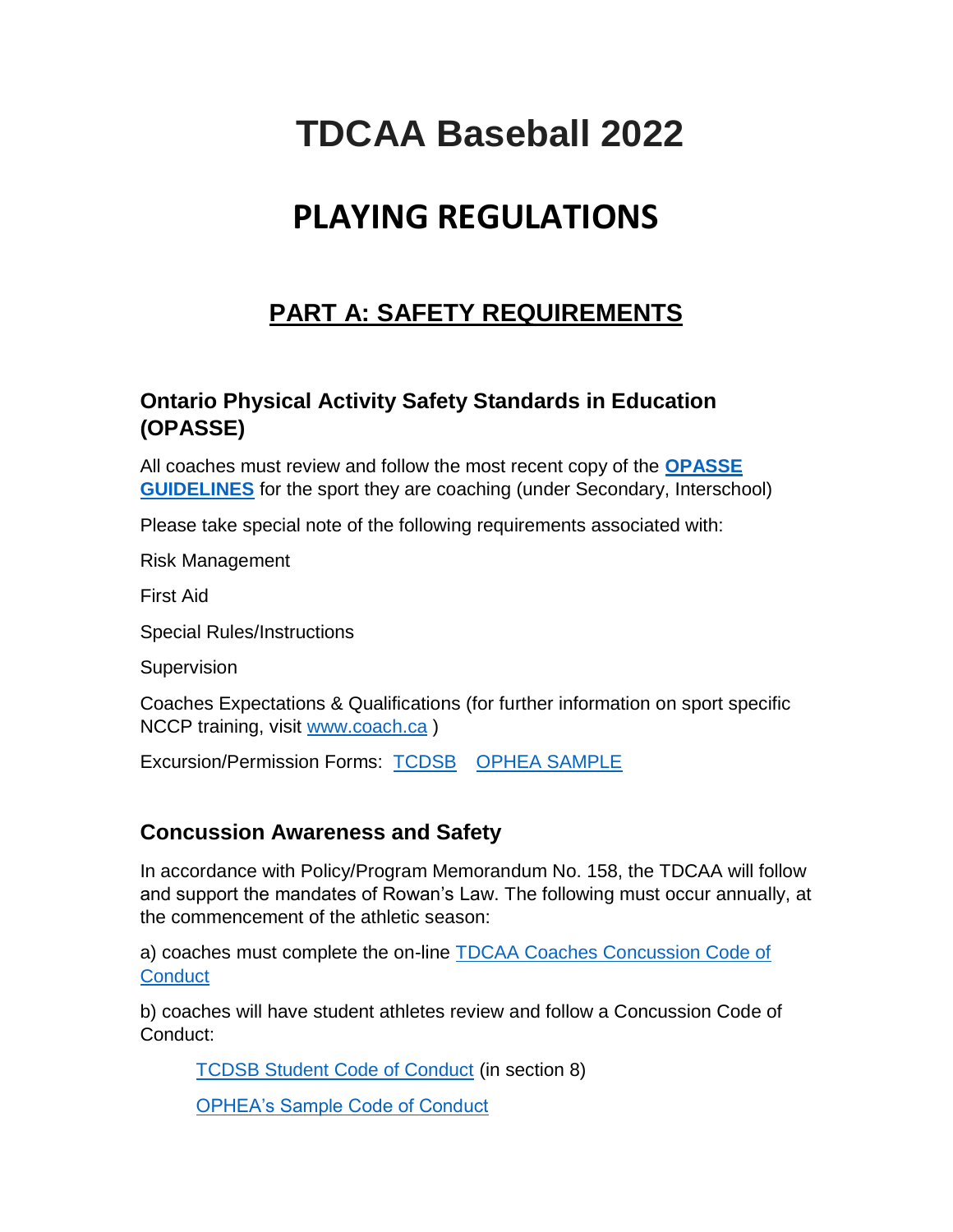c) coaches will provide Ontario Concussion Awareness Resources to student athletes and parents: [Concussion Guides for Athletes and Parents](https://parachute.ca/en/injury-topic/concussion/)

In the event of a suspected concussion convenors, coaches, and student athletes must follow an established Return to Play Protocol.

Note: TCDSB has established [Concussion Return to Play Protocols](https://tcdsbcec.sharepoint.com/sites/HealthOutdoorPhysEd/SitePages/DocumentsForms.aspx) for its students and coaches to follow. Non TCDSB participants should reference their Board's or [OPHEA's Concussion Protocols](https://safety.ophea.net/concussions)

Coaches may find it useful to have a recognized [Sport Concussion Recognition](https://resources.fifa.com/image/upload/concussion-recognition-tool-5.pdf?cloudid=y9y5fpwji70rtzyefdoa)  [Tool](https://resources.fifa.com/image/upload/concussion-recognition-tool-5.pdf?cloudid=y9y5fpwji70rtzyefdoa) with them for practices and competition.

# **Supervision – Visiting Teams**

Each school along with the coach should be aware of the local policy in each school regarding visitors.

In situations where teams are specifically bringing fans (fan bus) appropriate supervision from all participating schools that does not include the team coach(es) must be provided. Communication with school administration of participating schools is prudent in these situations.

# **PART B: FROM TDCAA CONSTITUITION**

TDCAA Baseball is an official TDCAA activity. Baseball follows OPHEA/OPASSE, OFSAA, and the Official Baseball Rules.

### **REGISTRATION**

Schools must register for Baseball at the designated time. A school may withdraw its team before the distribution of the final schedule. The school will be charged only the \$ 25.00 registration fee.

A school who withdraws its team after the schedule has been distributed will assume the following actions:

• automatic \$100 fine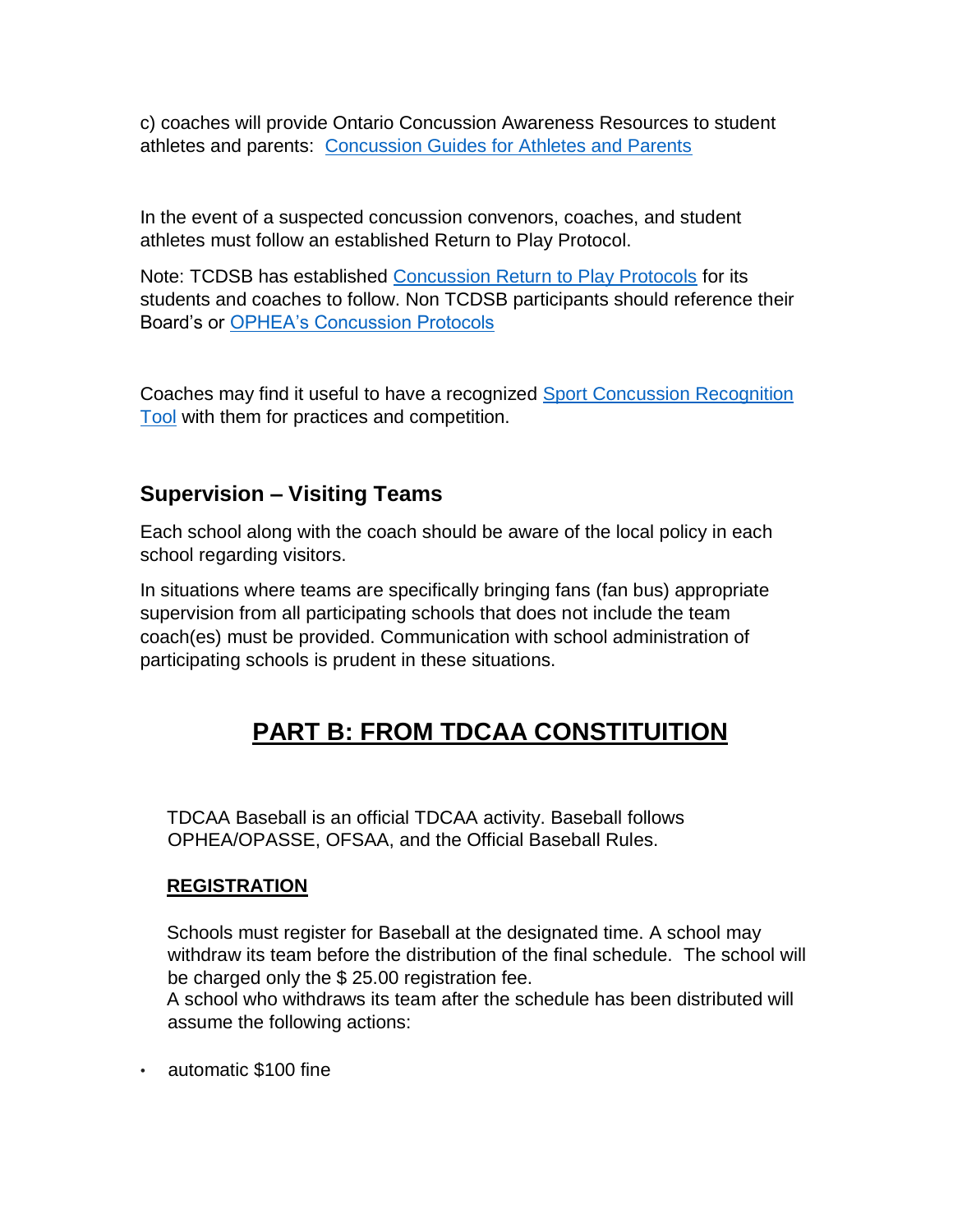• automatically ineligible for competition in Baseball the following year. (This can be appealed to the TDCAA executive.)

# **ELIGIBILITY/TRANSFERS**

Eligible Athletes must satisfy the By-laws and Standing Rules as per the TDCAA Constitution.

- All eligibility is completed electronically through (HUB) which is coordinated through the OFSAA office. Athletes as well as Coaches must be included on the HUB site. Athletic Directors have the code for their schools to access HUB.
- Eligibility shall be completed before the first league game. (It is recommended that registration be completed before first practice). In a single day meet or tournament format, eligibility must be filed at least three days prior to the meet or tournament.
- All coaches and players must be listed on the eligibility.
- Approved transfers are included on the eligibility form. Athletes who have not been approved must not be included until the athlete has been approved.
- All students who transfer into your school (excluding Grade 9-first year of high school) are ineligible for competition for a period of twelve months from the date of transfer. To become eligible, transfer students must complete the "TRANSFER APPEAL FORM" fully and forward to the TDCAA Transfer Chairperson (Lorraine Kelly – Senator O'Connor or Tavia Ferreira – St. John Paul II). An athlete awaiting Transfer Appeal decision is ineligible to play in any games (league or exhibition or tournament). This athlete may practice with the team until the transfer has been approved and the athletic director has been notified.
- An student who transfers into your school in second semester is ineligible to compete in winter sports (Alpine Skiing; Snowboarding; Swimming; Jr & Sr. Girls' Volleyball, Boys' & Girls' Hockey, and Jr. & Sr. Boys' Basketball even if their transfer is approved
- An athlete whose transfer is denied has the right to appeal the decision to the TDCAA Transfer Appeal Board.

# **ELIGIBILITY/AGE**

- Open
- Eligibility for the TDCAA and OFSAA is based on the athlete's year of birth. An athlete is eligible to compete in high school sports for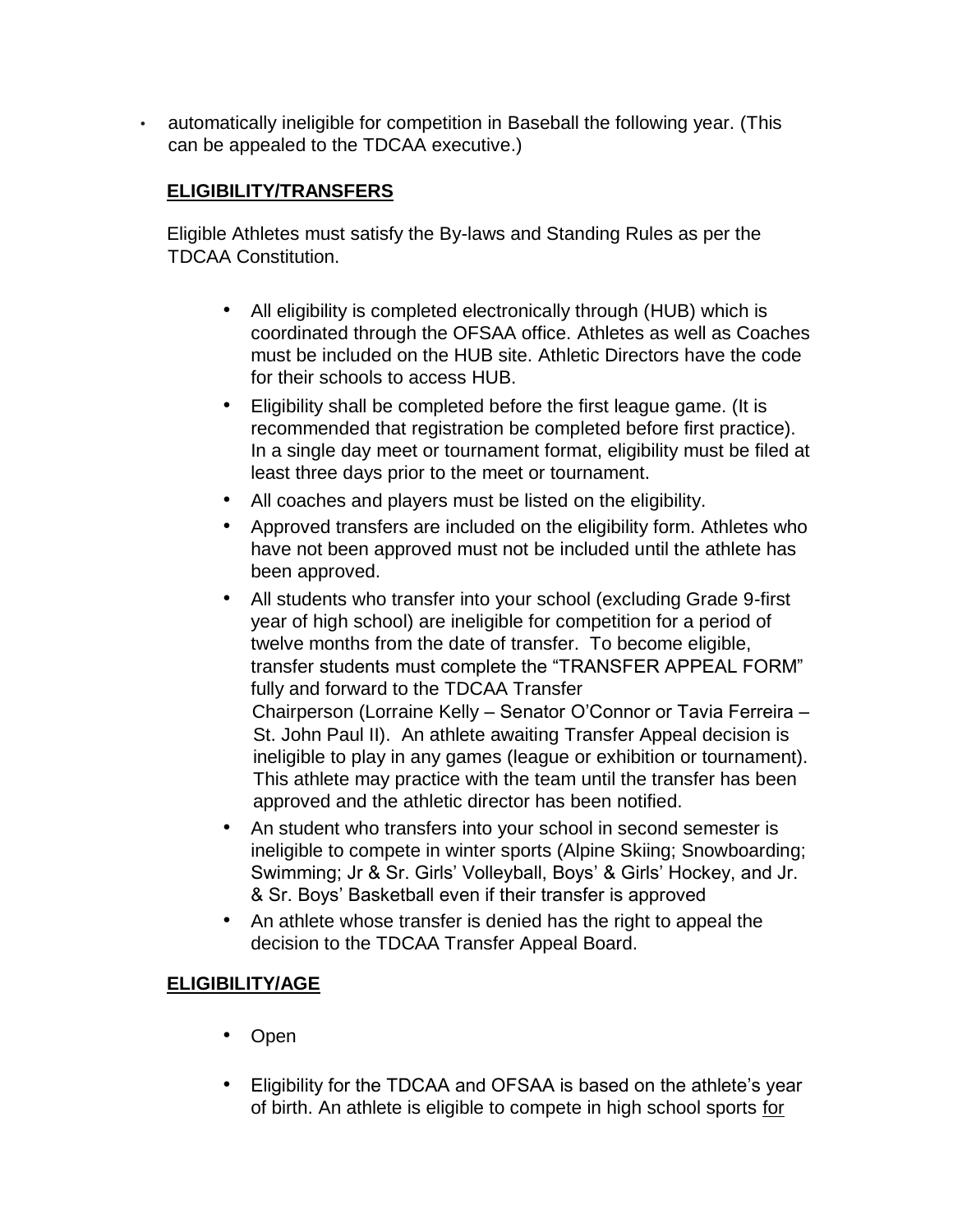five years from the time they entered grade nine. Please see eligibility chart for specific years.

### There is no appeal to this rule. Please link to TDCAA website for dates for each new school year.

| <b>SEASON</b> | <b>NOVICE</b>       | <b>JUNIOR</b> | <b>SENIOR</b>                                 |
|---------------|---------------------|---------------|-----------------------------------------------|
| 2021 - 2022   | 2007 (GRADE 9)      | 2006 - 2007   | $2002 - 2003$<br>$2003 - 2004$<br>2004 - 2005 |
|               | <b>14 YEARS OLD</b> |               |                                               |

### FOR 2021 – 2022

#### . **ELIGIBILITY / ACADEMICS**

An athlete must be a bona fide student at their school.

Students With Less Than 22 Credits:

-non-semester schools – must be registered in a minimum of six (6) full day school credit courses.

-semester schools– must be registered in a minimum of three (3) full day credit courses in the semester that Baseball takes place (Fall).

Students With More Than 22 Credits:

-non-semester schools – must be registered in a minimum of four (4) full day school credit courses

-semester schools – must be registered in a minimum of two (2) full day credit courses in the semester that Baseball takes place (Fall).

# **LEAGUE STRUCTURE**

- A) START TIME All league games shall begin no earlier than 3:45 unless agreed to by the Principal's of the participating schools. All double headers must start no later than 3:45 or earlier if all participating schools are in agreement.
- B) MAXIMUM NUMBER OF LEAGUE GAMES -– 16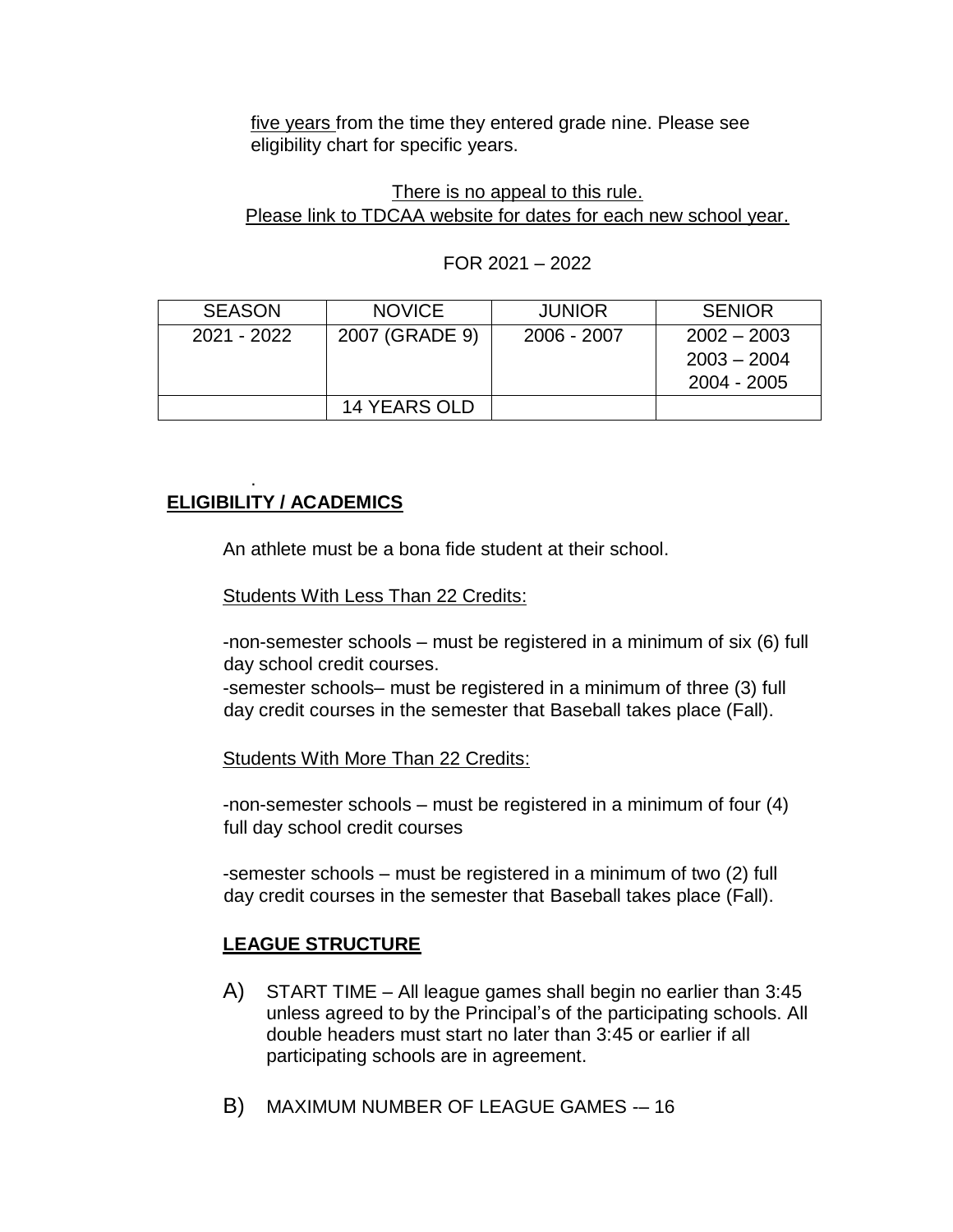- C) AWARDS In sports where there is less than six teams, only gold medals will be presented.
- D) DEFAULTED GAME If a team defaults a regular season game, they will not be eligible for playoffs . A school may appeal the decision to the TDCAA Executive provided there were extenuating circumstances.
- E) CANCELLATION OF SCHOOL BUSES If the TCDSB cancels buses for weather conditions, all scheduled games are automatically cancelled

# **PART C: SPORT SPECIFIC INFORMATION**

#### **TDCAA PLAYING REGULATIONS**

#### **2022**

**Boys Baseball - Tier 1 & 2 (Spring)**

#### **RULES**

Competition shall be governed by the official rules of OBA with the following TDCAA / OFSAA exceptions:

#### **TEAM COMPOSITION**

DH - is allowed for any player on the field. A DH can hit for a pitcher or any other player on the field. You can only bat 9 players in your line-up.

Re-Entry is permitted. A starting player may be removed from the game and re-entered into his/her original spot in the batting order. This is allowed only once.

Each team must submit a line-up card/sheet to the opposing coach with all the names of the starting players and substitutes.

If a team cannot field 9 players on the field to start the game, the team will default the game to the opposing team.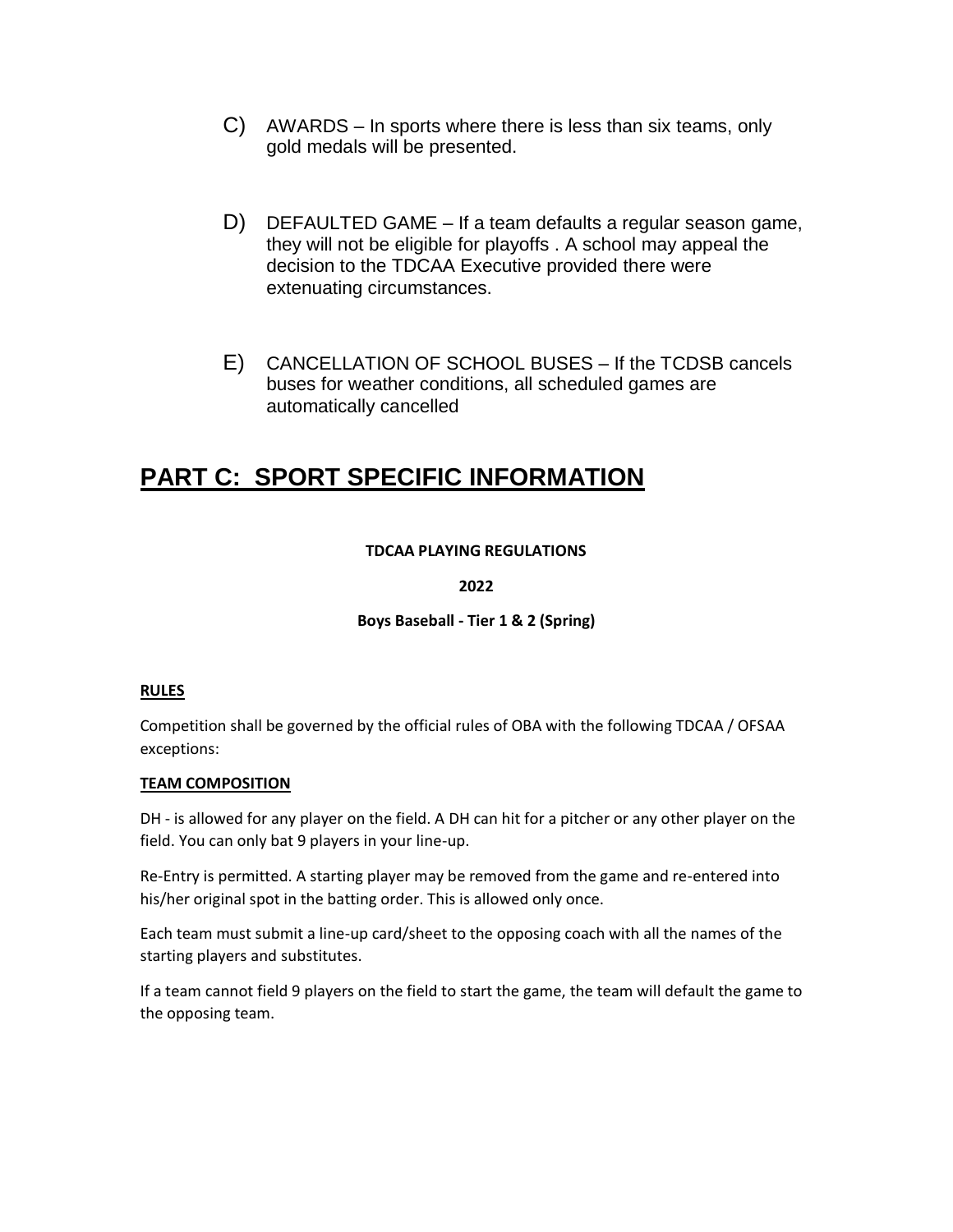#### **LEAGUE AND PLAY-OFF RULES**

#### **PITCHING RULES**

**Tier 1 -** A pitcher may not pitch more than the following limits in a calendar day. If the limit is reached while facing a batter, the picture may complete pitching to the batter - **100 PITCHES**.

If the pitcher throws more pitches than the following limits, he cannot pitch the following day the pitcher must have two day's rest - **75 PITCHES**.

A pitcher may not pitch on 3 consecutive calendar days unless the pitcher threw 30 pitches or less on each of the first 2 days, and the maximum on the  $3^{rd}$  day is 50 pitches.

If a balk is called but the pitcher throws the ball, it will count as a pitch thrown, even if it is not counted as a ball/strike.

Violation of these rules will result in a forfeit.

**Tier 2 -** Pitchers can only pitch 5 innings or 15 outs in a game

No Foul language is permitted toward umpires, and/or an opposing players or coaches.

NOTE: Players warming up pitchers MUST wear a mask.

------------------------------------------------------------------------------------------------------------

**CONTACT RULE** - No contact is allowed at the plate or bases between players**.**

#### **OFFICIATING**

Umpires will be assigned by Jonathan Fagnola. Umpire Fees will be paid by the TDCAA Treasurer. Your school will be invoiced by Peter Morris.

#### **UNIFORMS / DRESS CODE**

Hats and baseball pants are mandatory for all players in both Tier 1 and Tier 2.

#### **AWARDS**

Pennants and medals for only the winning team and medals (no pennant) for finalist team in both Tier 1 and 2**.** 

#### **EQUIPMENT**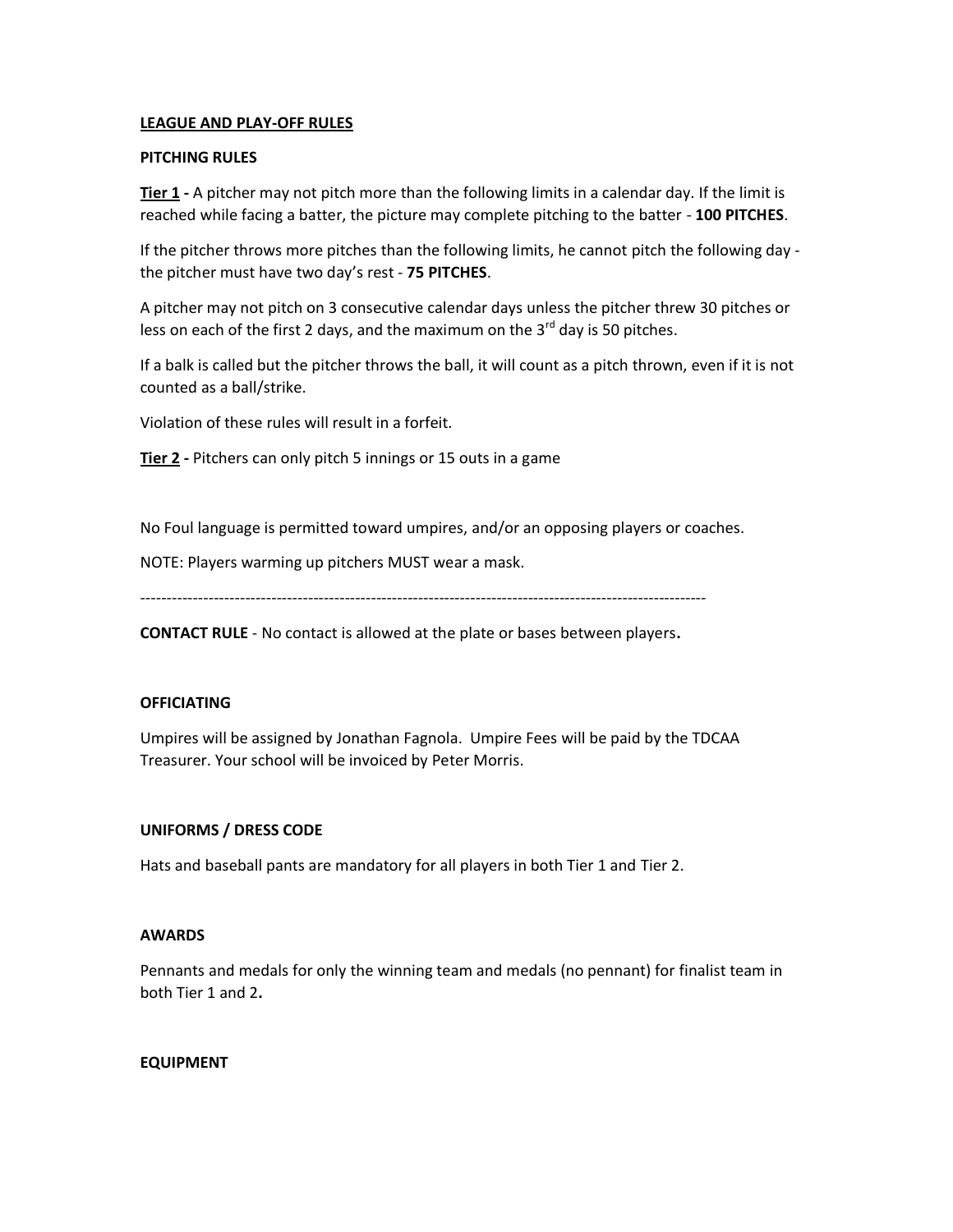**Bats**

Both Tier 1 and 2 - All bats must be WOODEN BATS. All bats must be minus 3 bats (ie. 33 length/30 oz., 32/29, 31/28, or 30/27.

Catchers - All catchers must wear a protective cup along with the other protective equipment. Other players on the field are recommended to have one as well.

Metal cleats are allowed for players in both Tier 1 and Tier 2 to use.

Home Team is responsible for providing the bases. Both teams should have a set of bases at all games. Check straps and pegs to ensure that they are safe and in good condition.

BASEBALLS - Each team must supply 2 New/Good baseballs for every game. Sometimes more baseballs may be required at the request of the umpire.

#### **LENGTH OF GAMES**

Tier 1 - all games start no earlier than 3:00 and no new inning can start after 1 hour 45 minutes from the first pitch. Playoffs are two hours or until a winner is determined.

Tier 2 - all games start no earlier than 3:00 and no new inning can start after 1 hour 45 minutes from the first pitch. Playoffs are two hours or until a winner is determined**.**

Official game is four (4) innings in both Tiers

**MERCY RULE -** Mercy Rule is in effect when the following occurs:

- 1) Game ends if one team is ahead by 10 runs after four innings of play.
- 2) No more than seven runs per inning, except the last inning (Tier 2 only)

**SCHEDULE-** See the schedule on the attachment given by your convenor.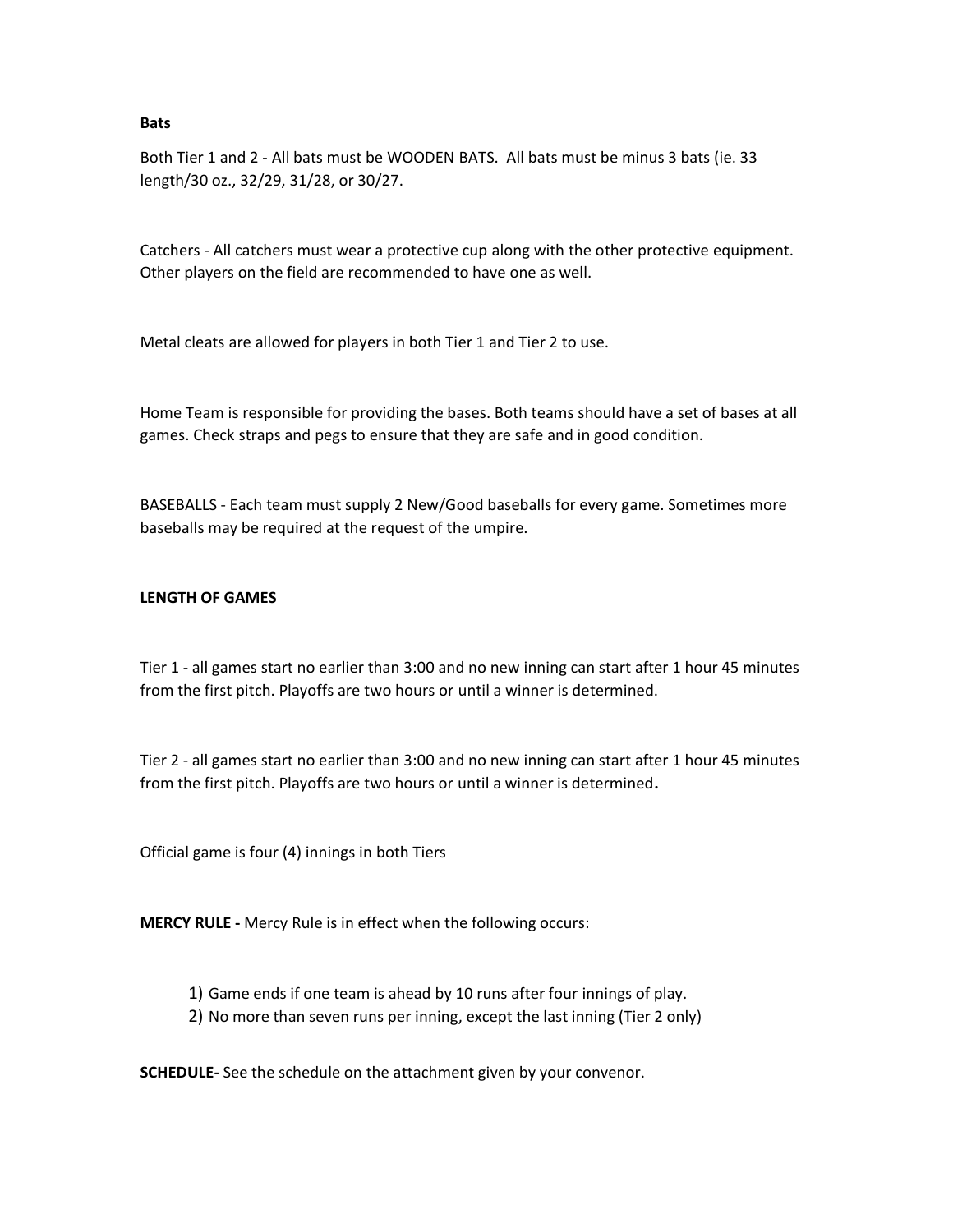#### **INCLEMENT WEATHER**

All decisions regarding inclement weather will be made by 1:00pm on game day. Please check your email by that time and/or call the convenor Paul Rebelo at 416-919-8751 if you do not have access to the internet. If the Home team can check their local fields early that day, it would also help make a decision quicker.

Rain dates/rescheduled games to be played on FRIDAY'S or at the next available date/time. Be aware of this.

**TIES IN FINAL STANDINGS -** Two or more teams

The following formula will be used to break ties in the final standings

- 1) Most Wins
- 2) Head-to-Head
- 3) Runs For Minus Runs Against with tied teams
- 4) Most runs total among games played
- 5) Least amount of runs in games played
- 6) Coin Toss

#### **REPORTING SCORES**

Both coaches are responsible for reporting scores to the following by noon the following day. Failure to do so: \$ 10.00 fine for each offence.

- **1) Paul Rebelo - Convenor - [paul.rebelo@tcdsb.org](mailto:paul.rebelo@tcdsb.org)**
- **2) Joe Sileika - TDCAA Website – [tdcaascores@gmail.com](mailto:tdcaascores@gmail.com)**
- **3) Peter Morris - Standings - [morrisis@sympatico.ca](mailto:morrisis@sympatico.ca)**

TDCAA Web Site – [www.tdcaa.org](http://www.tdcaa.org/)

#### **EJECTIONS**

 $\triangleright$  All ejections (players and/or coaches) must be reported to TDCAA Discipline Chairperson (Paul Solarski and David DiMauro) within 48 hours of the game.